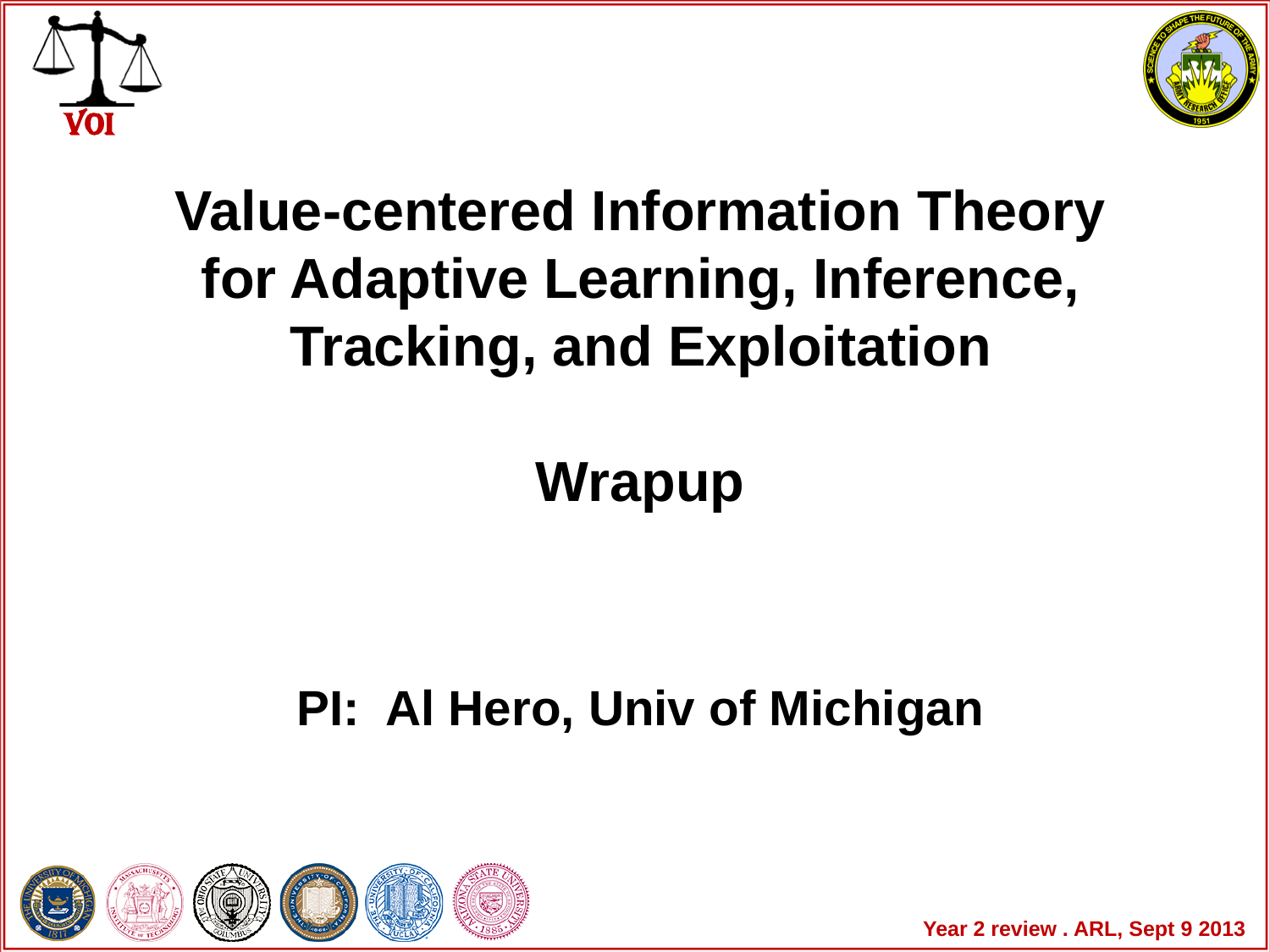



- There are important fundamental VoI tradeoffs
	- Model vs sample complexity for fusion (Hero 12, Nadakuditi 13)
	- Computation vs sample complexity for fusion (Jordan 12, Fisher 13)
	-
	- Energy vs geometry in active vision (Soatto 12)
- Computational bottlenecks can be overcome by using good proxies
	- Information theoretic surrogates (Soatto 12, Fisher 12, Cochran 12)
	- Convex and concave-convex proxies (Hero 12-13, Ertin 12, Cochran 13)
	- Submodular myopic strategies (Fisher 12)
- Distributed processing framework can benefit from VoI perspective
	- Second order marginal MLE for SN (Hero 13)
	- VoI-aware censoring for tracking in sensor nets (How 12, Moses 12)
		-
		- Cooperative human-machine interaction (Hero 13)



**Year 1 review . UCLA, Oct 30 2012**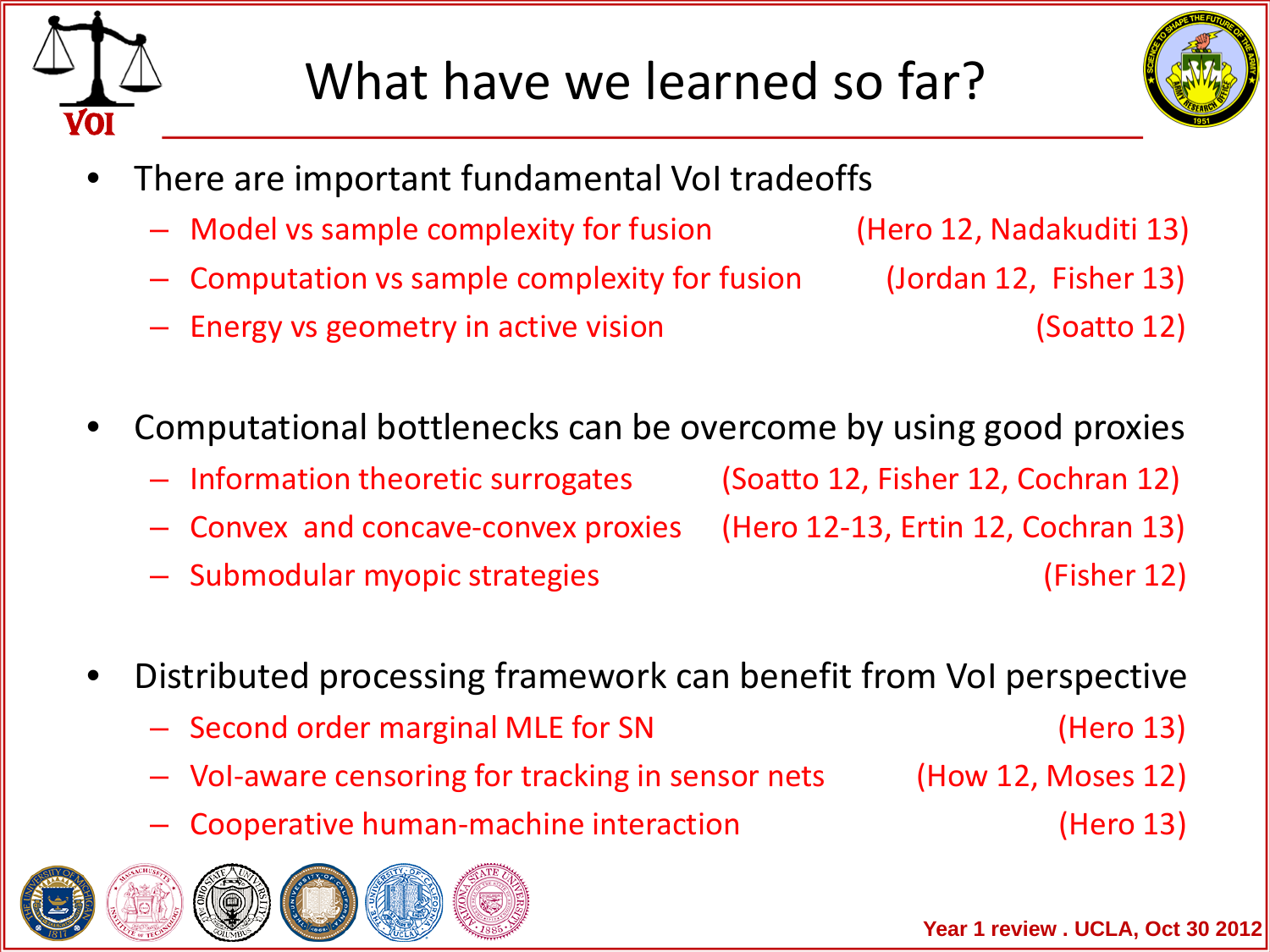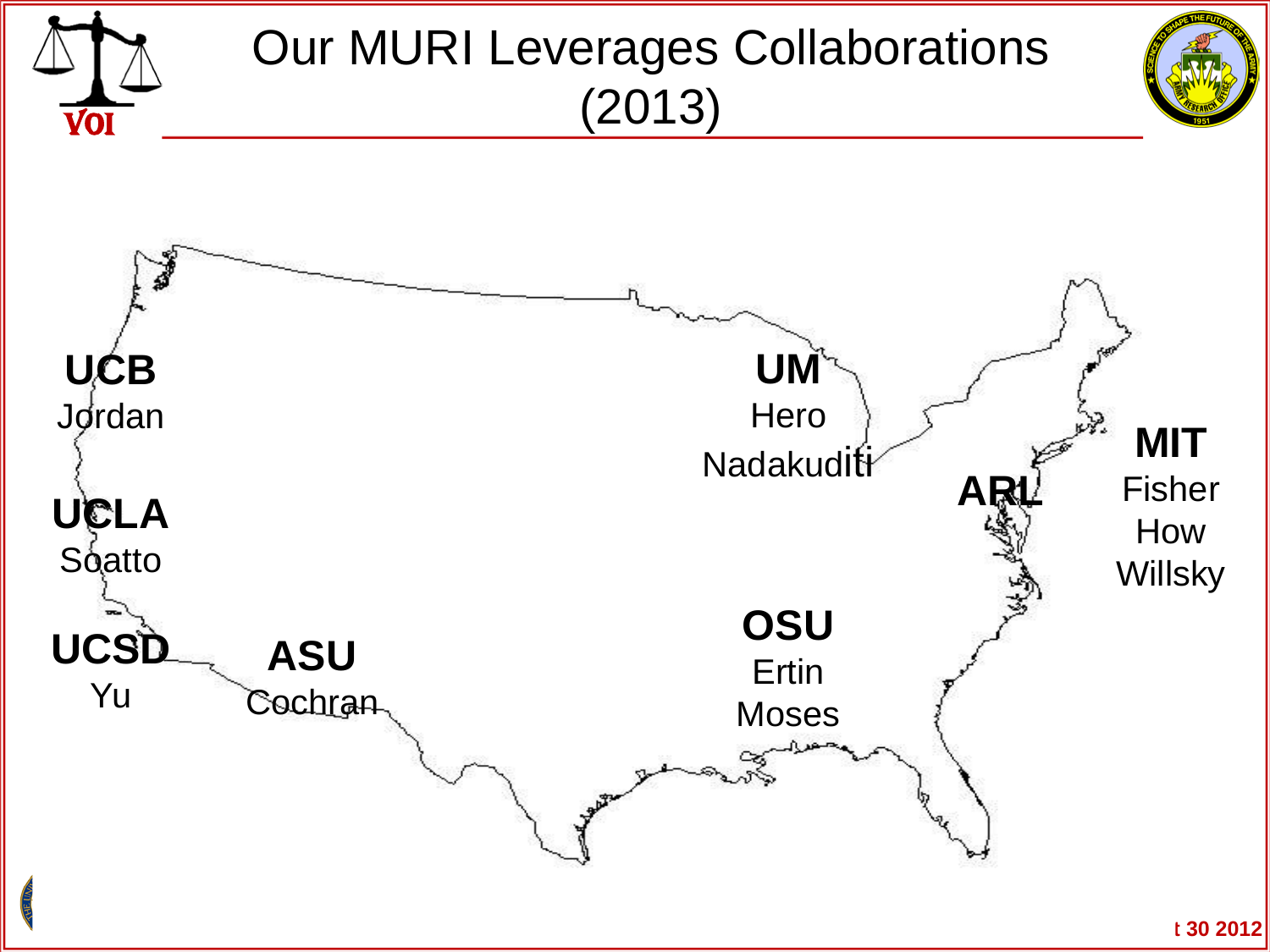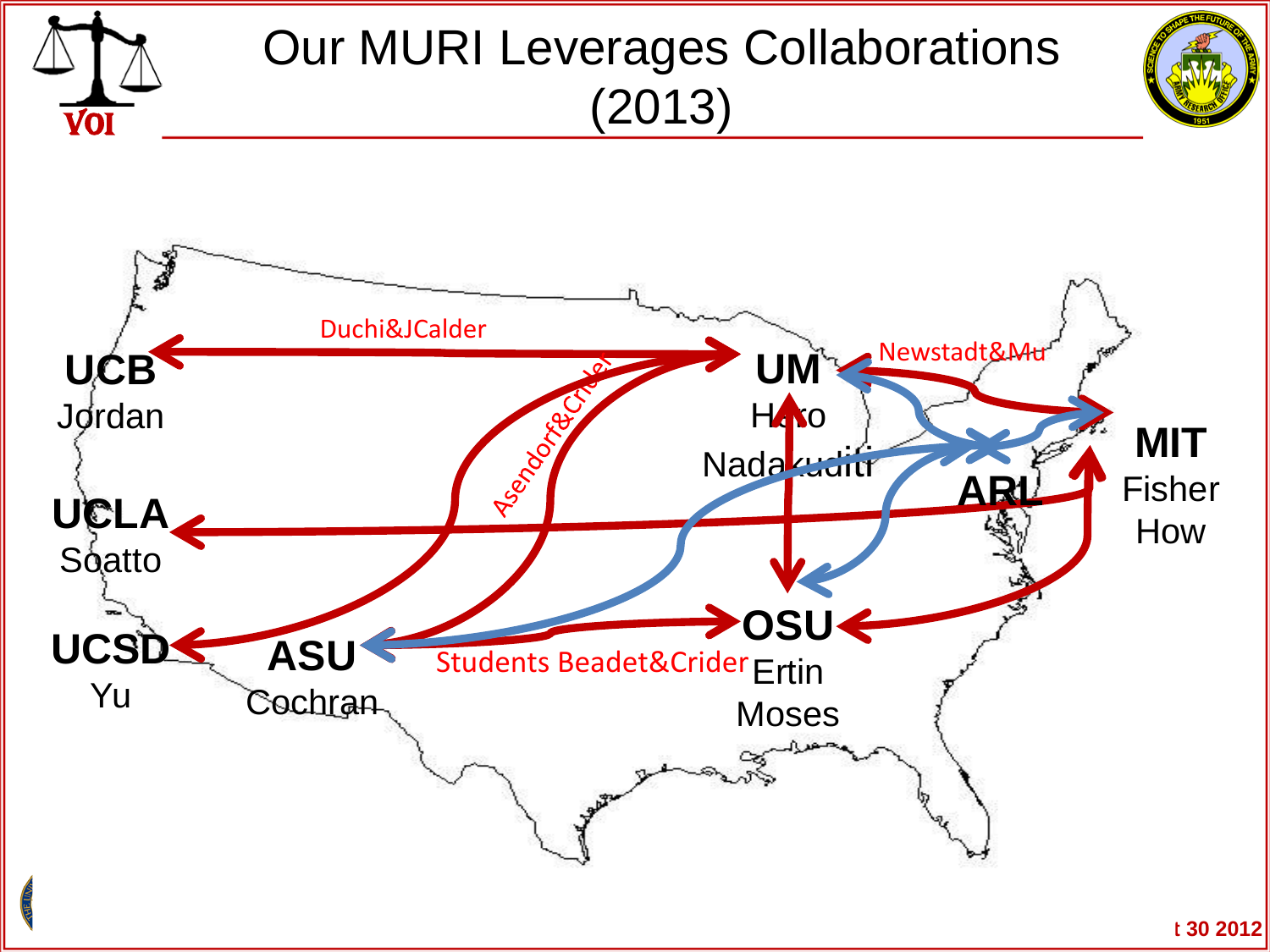



- Over 20 Graduate students
- 2 Undergraduate students
- 5 Postdoctoral students
- Summer student internships at federal and associated labs
	- 5 students at ARL
	- 3 students at AFRL
	- 1 student at DSTO (Australia)
- Dissemination to broader community
	- SIEE Workshop in 2012
	- Special sessions at 2012 IEEE SSP and 2013 SPIE DSS

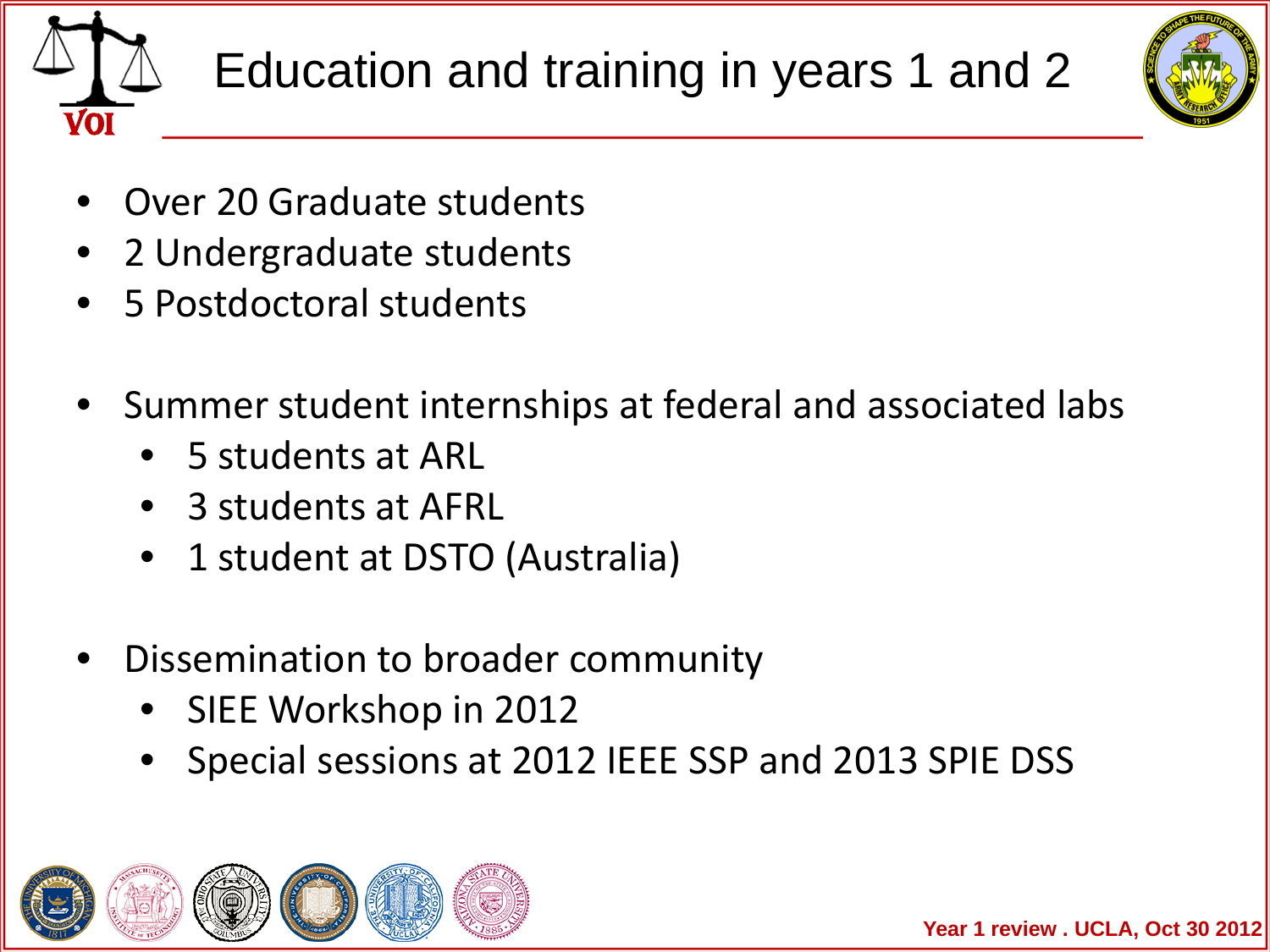



- Cochran, Ertin, Fisher and Hero visited ARL in 2012 and 2013
- Co-PI Hero and student Mark Hsiao have transitioned Pareto web image search engine to **ARL** in 2013 for evaluation and adaptation into an in-house interface (ARL POC: Brian Sadler).
- Co-PI Fisher has transferred in 2013 implementations of information planning algorithms to DARPA sub-contractor (**Systems Technology Research**) under the All Source Positioning and Navigation (ASPN) program. The method is being adapted to sensor planning and anomaly detection. STR POC: Joel Douglas.
- Co-PI Hero and student Kristjan Greenwald have worked on transitioning Kronecker sum decompositions to video sources at **AFRL** over the summer 2013.

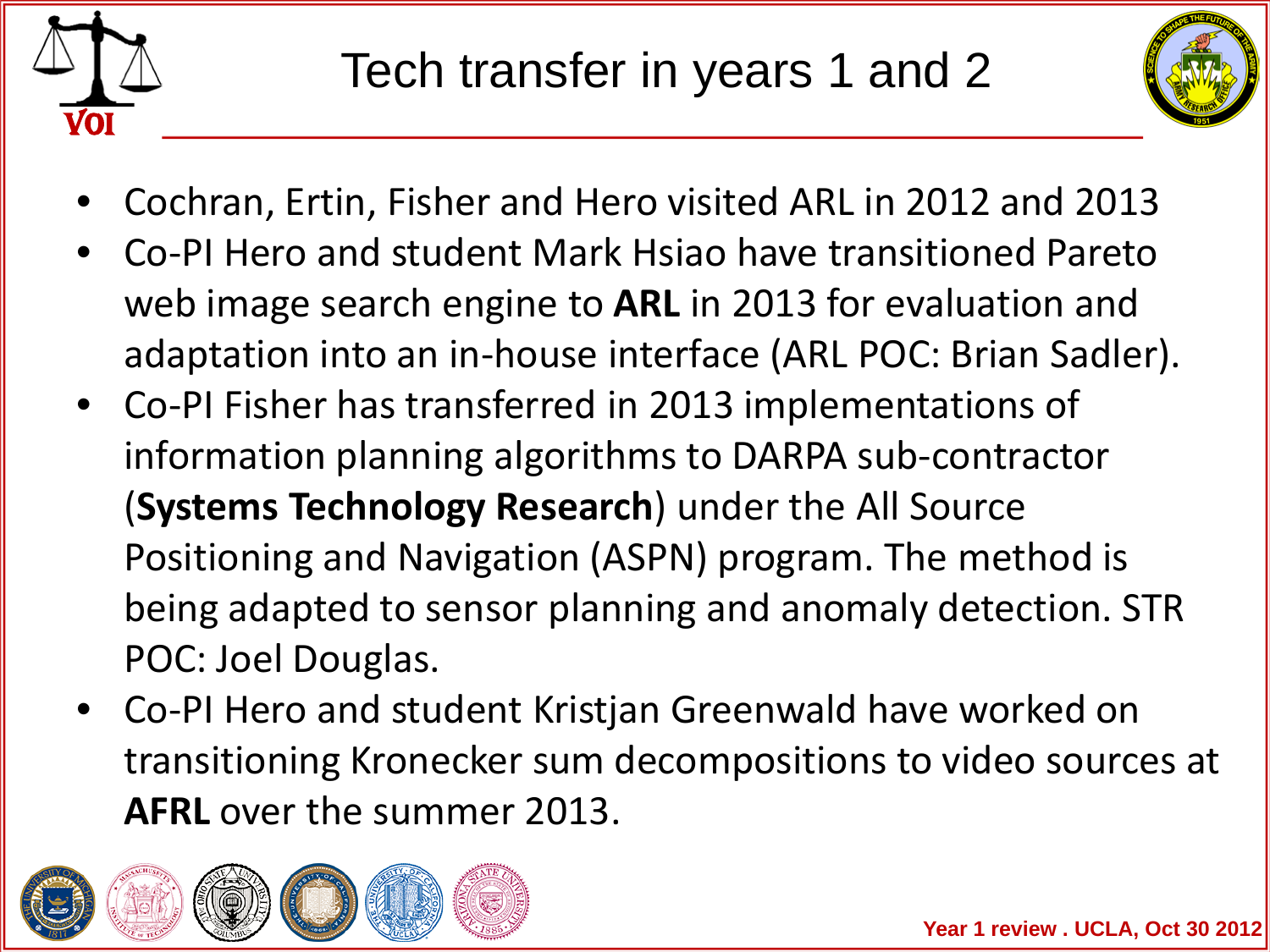



- Service on National/International Advisory Boards
	- Hero serves on NAS Committee on Applied and Theoretical Statistics (CATS).
	- Jordan chaired NAS Committee on Frontiers in Massive Data Analysis
	- Moses serves on NAS Committee on Science and Technology for Defense Warning.
	- Moses serves on NRC ARL TAB for CISD
	- Hero is member of Strategic Advisory Group (SAG) of University Defence Research Collaboration (URDC), U. Edinburgh and Heriot-Watt U. (UK).
- Workshop/session organization on MURI-related topics
	- Hero and Zelnio co-organized special session on VoI at 2013 SPIE DSS Conference
	- Hero and Nadakuditi co-chaired 2012 ARO SIEEE Workshop
	- Fisher and Sadler co-organized 2 sessions on VoI at 2012 IEEE SSP
	- Moses chaired Government Panel at 2012 IEEE SSP